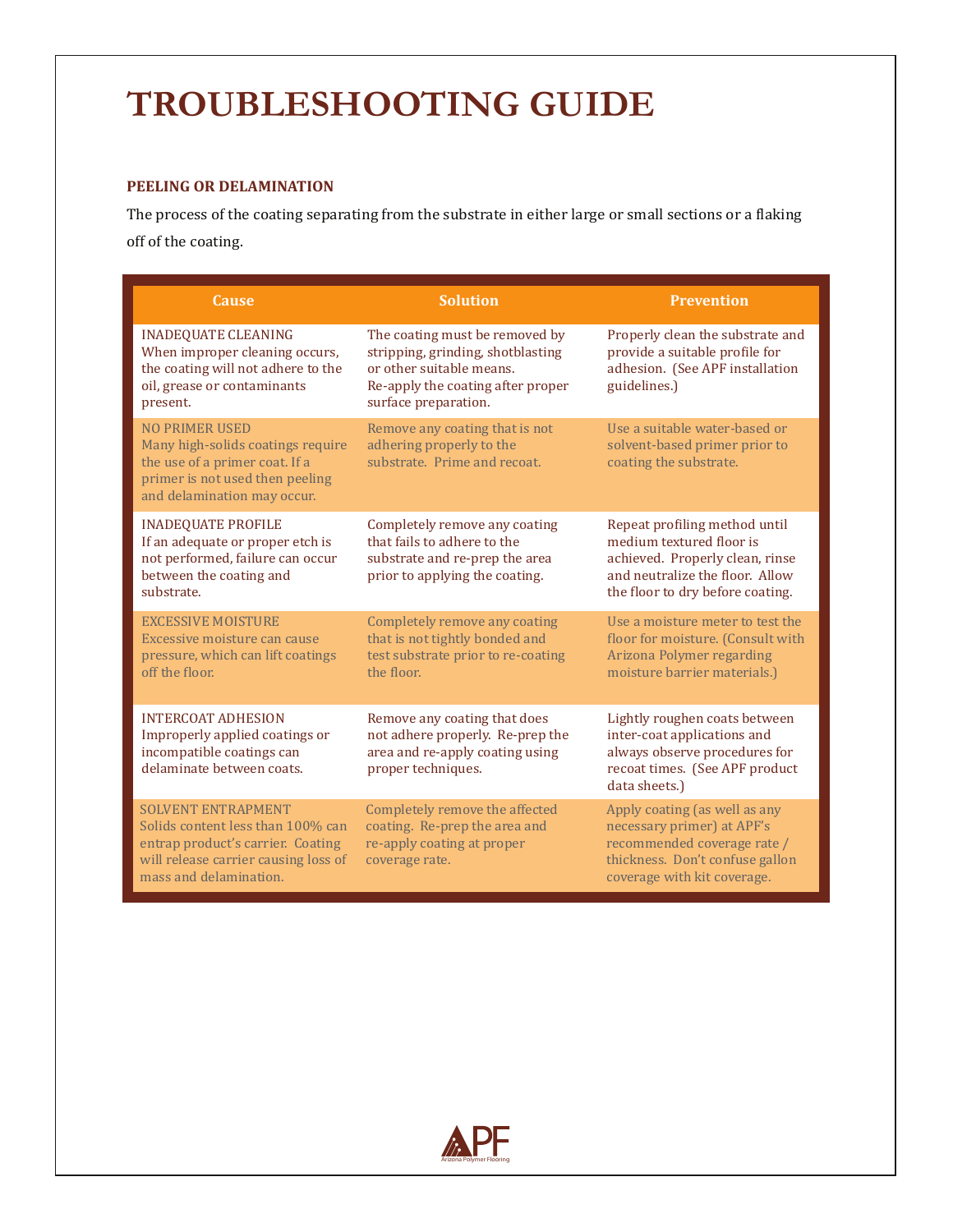#### **AIR BUBBLES IN THE COATING**

Air bubbles may appear in the coating as small defects or honey-combed clusters. In nearly all cases, they are caused by air entrapment in the coating or the applied film.

| <b>Cause</b>                                                                                                                                           | <b>Solution</b>                                                                                                                                                        | <b>Prevention</b>                                                                                                                                                |
|--------------------------------------------------------------------------------------------------------------------------------------------------------|------------------------------------------------------------------------------------------------------------------------------------------------------------------------|------------------------------------------------------------------------------------------------------------------------------------------------------------------|
| <b>OUTGASSING</b><br>Air and other gases can escape<br>from porous concrete and be<br>trapped in the coating surface.                                  | Either degloss with 80-120 grit<br>screen (depending on film build)<br>or sand larger craters and fill<br>with 100% solids material.<br>Vacuum and apply another coat. | Apply a suitable primer to seal<br>off the air in the concrete.<br>Usually a lower solids, high<br>penetrating primer works best<br>(APF Epoxy 100 or Poly 250). |
| <b>AIR MOVEMENT</b>                                                                                                                                    | Either degloss with 80-120 grit                                                                                                                                        | Avoid any condition that can                                                                                                                                     |
| Excessive air movement from                                                                                                                            | screen (depending on film build)                                                                                                                                       | generate fast air movement                                                                                                                                       |
| vents, doors or other sources                                                                                                                          | or sand larger craters and fill                                                                                                                                        | across the coating. Always suck                                                                                                                                  |
| may cause flash drying and                                                                                                                             | with 100% solids material.                                                                                                                                             | air out vs. blowing with exhaust                                                                                                                                 |
| prevent air release.                                                                                                                                   | Vacuum and apply another coat.                                                                                                                                         | fans for ventilation.                                                                                                                                            |
| TEMPERATURE/HUMIDITY<br>Excessive heat and humidity can<br>result in rapid drying conditions<br>and result in air entrapment.                          | Either degloss with 80-120 grit<br>screen (depending on film build)<br>or sand larger craters and fill<br>with 100% solids material.<br>Vacuum and apply another coat. | Wait until the temperature and<br>humidity are within the ranges<br>needed to properly apply the<br>material. (See APF product-spe-<br>cific data sheets.)       |
| <b>DIRECT SUNLIGHT</b>                                                                                                                                 | Either degloss with 80-120 grit                                                                                                                                        | Close all doors and window                                                                                                                                       |
| Floors exposed to direct sunlight                                                                                                                      | screen (depending on film build)                                                                                                                                       | shades where the sunlight can                                                                                                                                    |
| can tack-off before sufficient air                                                                                                                     | or sand larger craters and fill                                                                                                                                        | hit the floor and coat the areas                                                                                                                                 |
| release has occurred, forming                                                                                                                          | with 100% solids material.                                                                                                                                             | exposed to the sunlight before                                                                                                                                   |
| bubbles.                                                                                                                                               | Vacuum and apply another coat.                                                                                                                                         | the sunlight hits that area.                                                                                                                                     |
| <b>IMPROPER MIXING</b>                                                                                                                                 | Either degloss with 80-120 grit                                                                                                                                        | Use slow speed mixing equip-                                                                                                                                     |
| Using fast speed mixing equip-                                                                                                                         | screen (depending on film build)                                                                                                                                       | ment with a paddle type blade. If                                                                                                                                |
| ment or improper mixing                                                                                                                                | or sand larger craters and fill                                                                                                                                        | air is embodied into the material.                                                                                                                               |
| procedures may cause air                                                                                                                               | with 100% solids material.                                                                                                                                             | let stand until air is visibly                                                                                                                                   |
| entrapment in the coating.                                                                                                                             | Vacuum and apply another coat.                                                                                                                                         | released.                                                                                                                                                        |
| <b>ROLLER COVERS</b>                                                                                                                                   | Either degloss with 80-120 grit                                                                                                                                        | Use the appropriate length nap                                                                                                                                   |
| Too short or too long of a roller                                                                                                                      | screen (depending on film build)                                                                                                                                       | roller and apply without                                                                                                                                         |
| nap can cause air to be generated                                                                                                                      | or sand larger craters and fill                                                                                                                                        | vigorous rolling. Use an air                                                                                                                                     |
| into the coating causing air                                                                                                                           | with 100% solids material.                                                                                                                                             | removal tool to remove                                                                                                                                           |
| bubbles.                                                                                                                                               | Vacuum and apply another coat.                                                                                                                                         | entrapped air if necessary.                                                                                                                                      |
| MOISTURE/HIGH HUMIDITY<br>Some urethanes and epoxies are<br>sensitive to moisture in the<br>concrete or excessively high<br>humidity, causing bubbles. | Either degloss with 80-120 grit<br>screen (depending on film build)<br>or sand larger craters and fill<br>with 100% solids material.<br>Vacuum and apply another coat. | Make certain the concrete is<br>properly dried and the humidity<br>is at the recommended levels<br>before applying the coating.                                  |

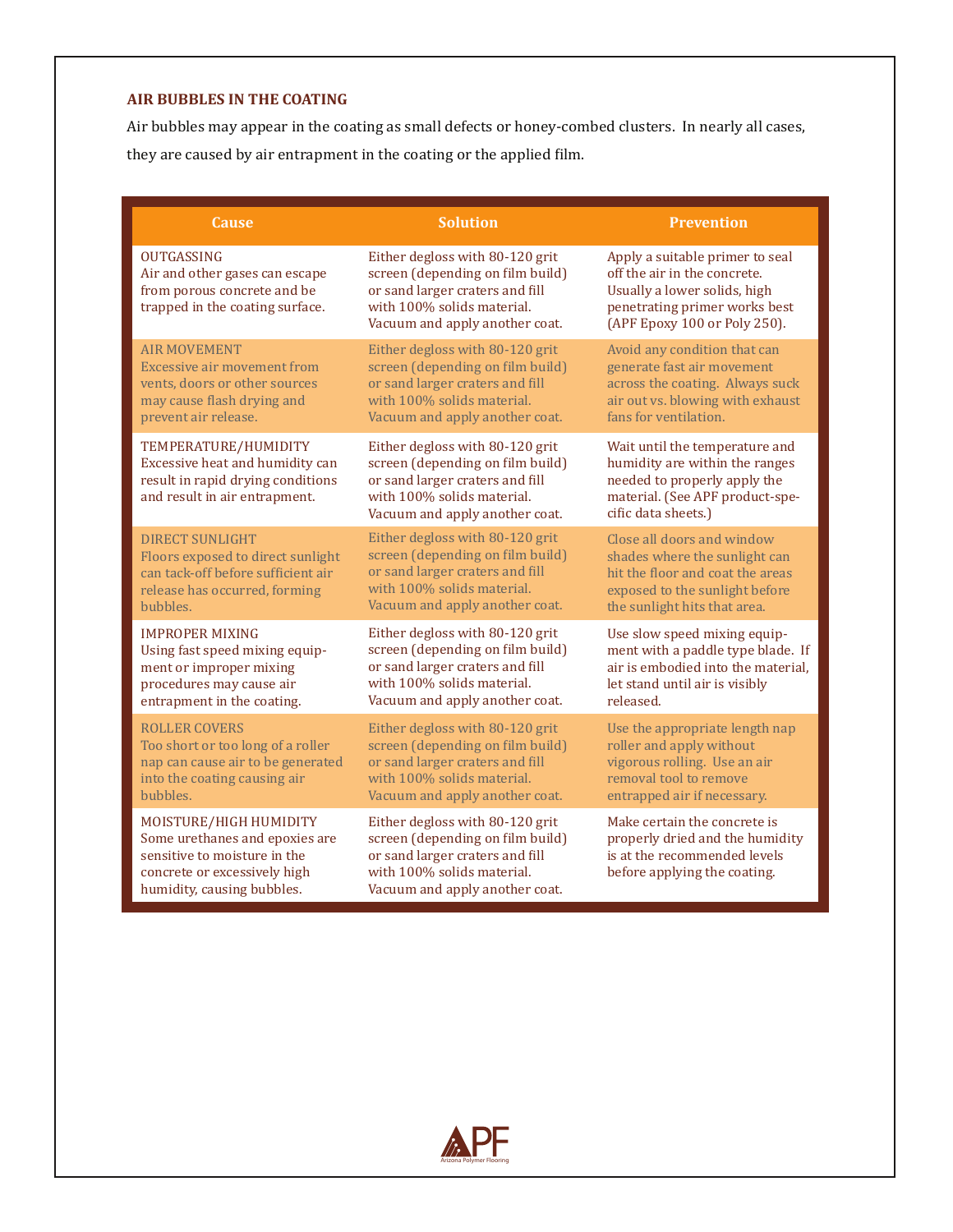# **FISH EYES/COATING SEPARATION**

Imperfections in the coating that form circular areas that resemble fish eyes or similar looking flaws in

the coating.

| <b>Cause</b>                                                                                                                              | <b>Solution</b>                                                                                                                   | <b>Prevention</b>                                                                                                            |
|-------------------------------------------------------------------------------------------------------------------------------------------|-----------------------------------------------------------------------------------------------------------------------------------|------------------------------------------------------------------------------------------------------------------------------|
| SILICONE CONTAMINANTS                                                                                                                     | When minor fish eyes occur, use                                                                                                   | Become familiar with installation                                                                                            |
| Some manufacturing processes                                                                                                              | 80-120 grit screen. Often, wiping                                                                                                 | procedures and test areas prior                                                                                              |
| such as welding or spraying can                                                                                                           | the coated surface will allow for                                                                                                 | to application. Properly prepare                                                                                             |
| deposit silicones on the floor                                                                                                            | proper recoating. Otherwise,                                                                                                      | the substrate before coating.                                                                                                |
| causing fish eyes.                                                                                                                        | completely remove the coating.                                                                                                    | (See APF installation guidelines.)                                                                                           |
| OIL/GREASE CONTAMINANTS<br>Oil or grease contaminants can<br>cause the coating to function<br>improperly and appear to have<br>fish eyes. | Remove the coating by grinding,<br>stripping or other suitable<br>methods and clean the substrate<br>prior to recoating the area. | Degrease surface properly. In<br>areas where all contaminants<br>cannot be removed, use a<br>suitable oil locking-in primer. |
| ACID RESIDUE CONTAMINANTS                                                                                                                 | When minor fish eyes occur, use                                                                                                   | Become familiar with installation                                                                                            |
| Muriatic or acid stain residue can                                                                                                        | 80-120 grit screen. Often, wiping                                                                                                 | procedures and test areas prior                                                                                              |
| cause dewetting in two-compo-                                                                                                             | the coated surface will allow for                                                                                                 | to application. Properly prepare                                                                                             |
| nent coatings resulting in coating                                                                                                        | proper recoating. Otherwise,                                                                                                      | the substrate before coating.                                                                                                |
| separation and fish-eyeing.                                                                                                               | completely remove the coating.                                                                                                    | (See APF installation guidelines.)                                                                                           |

## **WHITE DISCOLORATION SPOTS**

The appearance of white spots or white discoloration on or below the surface of the coating.

| <b>Cause</b>                                                                                                                                                 | <b>Solution</b>                                                                                                                                        | <b>Prevention</b>                                                                                                                                           |
|--------------------------------------------------------------------------------------------------------------------------------------------------------------|--------------------------------------------------------------------------------------------------------------------------------------------------------|-------------------------------------------------------------------------------------------------------------------------------------------------------------|
| MOISTURE/HIGH HUMIDITY<br>The presence of moisture in the<br>substrate or the precesnce of<br>high humidity can cause some<br>materials to discolor.         | For mild discoloration try a<br>vinegar rinse. Otherwise,<br>remove or apply another coat, if<br>the coating material is colored.                      | Make certain that the substrate is<br>dry and the humidity is below<br>the recommendations set by<br>Arizona Polymer Flooring's<br>installation guidelines. |
| CONTAMINANTS/LAITANCE<br>Alkaline residue or alkaline salts<br>not removed from the substrate<br>can cause coating discolorations.                           | The only solution for this<br>problem is the removal of the<br>coating and then re-application<br>of the material after proper<br>surface preparation. | Always check a substrate after<br>etching or surface preparation<br>for a fine powder residue. If<br>present, vacuum and rinse<br>before coating.           |
| <b>SOLVENT ENTRAPMENT</b><br>Trapping solvent within the.<br>coating can cause white<br>thread-like discoloration below<br>the surface.                      | Clear coats can only be restored<br>by removal and re-application.<br>Color coats will need to be<br>re-coated to restore the proper<br>color.         | Provide exhaust ventilation as<br>soon as the coating is tack free to<br>remove solvent vapors from the<br>work area.                                       |
| <b>WATER ENTRAPMENT</b><br>Trapping water in the coating<br>can cause white thread-like<br>discoloration or small bubble<br>discoloration below the surface. | Clear coats can only be restored<br>by removal and re-application.<br>Color coats will need to be<br>re-coated to restore the proper<br>color.         | Closely follow APF's recommend-<br>ed coverage rates. Do not<br>over-apply. Don't confuse gallon<br>coverage rates with kit coverage<br>rates.              |

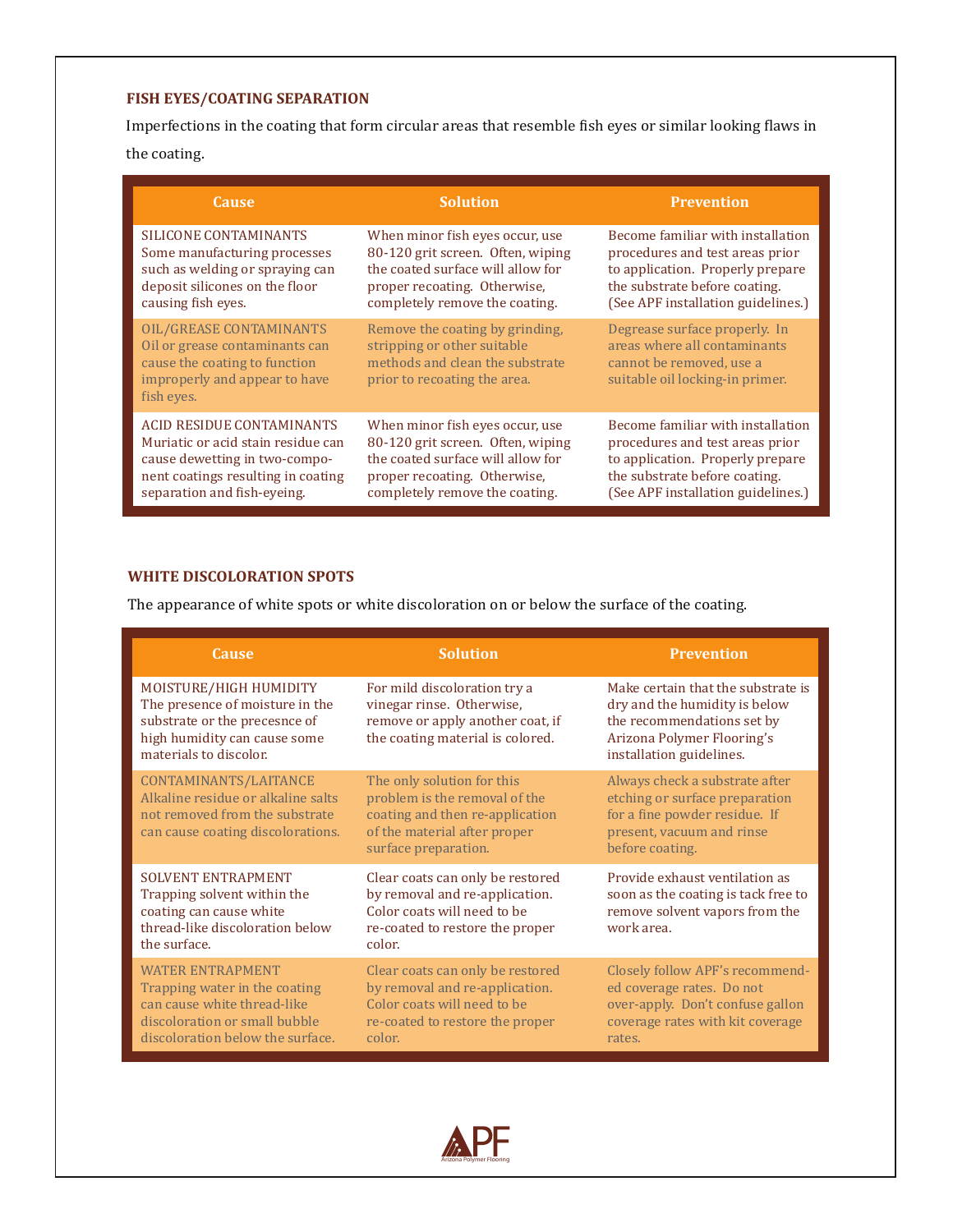#### **DULL FINISH**

The trait of not being glossy, i.e. low gloss, flat appearance.

| <b>Cause</b>                                                                                                                                      | <b>Solution</b>                                                                                          | <b>Prevention</b>                                                                                                                                       |
|---------------------------------------------------------------------------------------------------------------------------------------------------|----------------------------------------------------------------------------------------------------------|---------------------------------------------------------------------------------------------------------------------------------------------------------|
| RECOATING TOO QUICKLY<br>The application of the second<br>coat before the proper recoat<br>time can diminish the gloss of<br>the subsequent coat. | Lightly roughen the coating and<br>apply another top-coat to restore<br>the proper gloss to the surface. | Be certain the preceding coat has<br>sufficiently dried. Press your<br>thumb into the coating, and if no<br>mark is left, then it is safe to<br>recoat. |
| <b>POOR VENTILATION</b><br>If proper ventilation is not<br>provided, solvent may become<br>trapped in the coating and affect<br>gloss.            | Lightly roughen the coating and<br>apply another top-coat to restore<br>the proper gloss to the surface. | As soon as the product becomes<br>tack free, provide exhaust<br>ventilation to remove solvent<br>vapors from the work area.                             |

## **PIGMENT OR COLOR FLOODING**

The process of having light and dark streaks visually observed when applying a coating.

| <b>Cause</b>                                                                                                                                 | <b>Solution</b>                                                                                                           | <b>Prevention</b>                                                                                                                                                        |
|----------------------------------------------------------------------------------------------------------------------------------------------|---------------------------------------------------------------------------------------------------------------------------|--------------------------------------------------------------------------------------------------------------------------------------------------------------------------|
| <b>IMPROPER MIXING</b><br>If a pigmented coating is not<br>properly mixed, light and dark<br>streaks can occur when applying<br>the coating. | Roughen the surface (de-gloss)<br>and re-apply the coating after<br>proper mixing.                                        | Always mix any coating or<br>two-component material<br>thoroughly to insure it is streak<br>free and homogenous through-<br>out.                                         |
| <b>DIFFERENT LOTS</b><br>Pigmented or satin-finish<br>materials can differ from lot to<br>lot and with age.                                  | De-gloss pigmented coatings and<br>re-coat. Clear and satin finish<br>coats must be completely<br>removed and re-applied. | If using material from different<br>lots, fully blend the materials<br>making sure to blend "A" with "A"<br>and "B" with "B" before begining<br>the application process. |

## **EXCESIVE COATING WEAR**

Premature wearing or abrading of the coating.

| <b>Cause</b>                                                                                                                 | <b>Solution</b>                                                                                          | <b>Prevention</b>                                                                          |
|------------------------------------------------------------------------------------------------------------------------------|----------------------------------------------------------------------------------------------------------|--------------------------------------------------------------------------------------------|
| <b>IMPROPER MAINTENANCE</b><br>Poor maintenance can cause<br>premature wearing of the<br>coating.                            | Apply additional coats as<br>necessary to assure the perfor-<br>mance characteristics needed are<br>met. | Set up a proper maintenance<br>program to assure trouble-free<br>performance.              |
| <b>SOFT CONCRETE</b><br>If the concrete is in poor<br>condition, it may affect the<br>performance of the coating<br>applied. | Roughen and apply additional<br>coats as necessary or apply a<br>more abrasion-resistant coating.        | Check the softness and condition<br>of the concrete and correct<br>deficiencies as needed. |